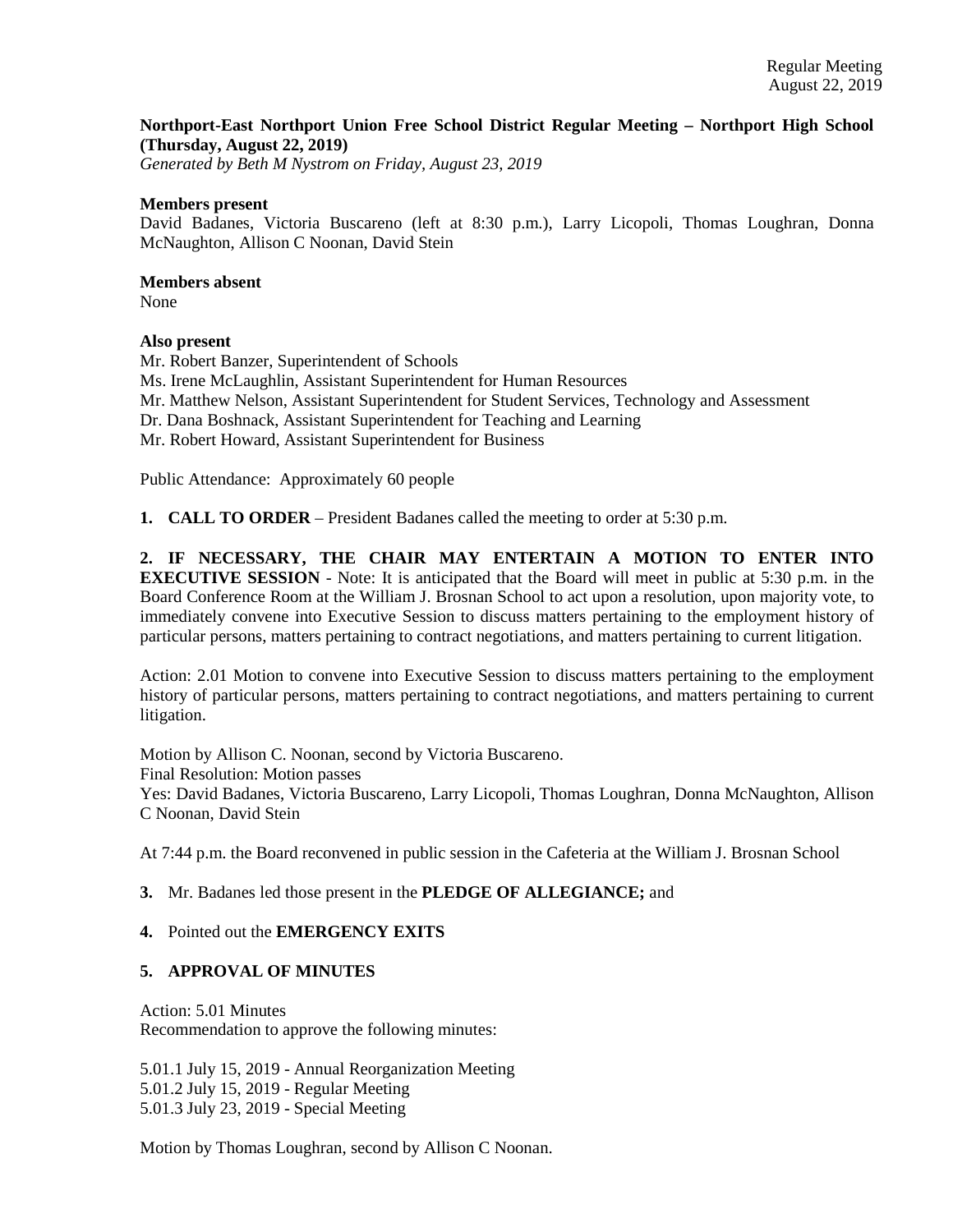Final Resolution: Motion Passes

Yes: Victoria Buscareno, David Badanes, Donna McNaughton, Allison C Noonan, David Stein, Thomas Loughran, Larry Licopoli

# **6. STUDENT AND STAFF RECOGNITION/ANNOUNCEMENTS FROM THE SUPERINTENDENT OF SCHOOLS**

Superintendent Banzer read the following statement:

*As the summer begins to wind down and we prepare for the opening of the 2019-20 school year on Thursday, September 5, a number of parents have questioned the new state law that eliminate non-medical exemptions from school vaccination requirements. I, as well as other members of the administrative staff have discussed this issue on an individual basis with affected families and continue to work with them in meeting the required vaccination schedule.* 

*We are aware of the shore deadline that families who previously submitted religious exemptions are facing to comply with the new vaccination legislation and are sympathetic to the concerns that they have shared with us. I did reach out to Senator James Gaughran, as well as the New York State Education Department, to relay the concerns that have been addressed with me.* 

*I am aware that this has been extremely difficult for those families that have been impacted by the change in the law.* 

*As a district, however, we cannot make any exception to the current regulations, as we have an obligation to uphold the law and consider the health and well-being of all students within the district. As new information becomes available we will be sure to share it with those impacted families.* 

Mr. Banzer reviewed the elementary class size for the 2019-2020 school year and stated that two sections of kindergarten needed to be added as they exceeded the administrative and contractual guidelines. A section was added to Dickinson Avenue Elementary School and a section was added to Pulaski Road Elementary School. Mr. Banzer stated that the District and Board of Education value low class size particularly at the elementary level.

Mr. Banzer thanked the teachers and administrators for their involvement in the summer programs. The District hosted summer camps and the Huntington Recreation Program, in additional to all the construction that went on around the District.

**7. COMMUNICATIONS** - Please Note: This is the opportunity for persons who had written letters to the Board to speak to the Board regarding the issues raised in their communications. Speakers are asked to keep their comments brief, and to speak no longer than 5 minutes.

There were no communications requiring Board action.

**8. PUBLIC COMMENT/PARTICIPATION** - Please Note: Community members are invited to share their questions, comments, or concerns with the School Board. When speaking, citizens should state their name and address for the record and limit their presentation to 5 minutes. Where possible, the Board will answer factual questions immediately. A written response may be provided when information is not available. If a response would involve discussion of Board Policy or decisions which might be of interest to citizens not present at the meeting, the Board may place the item on a future meeting agenda.

Name Comment Tracy D'Alonzo Stated that her children attend St. Anthony's and has concerns about the busing Parent changes. The schedule now is that the students will be bused to the high school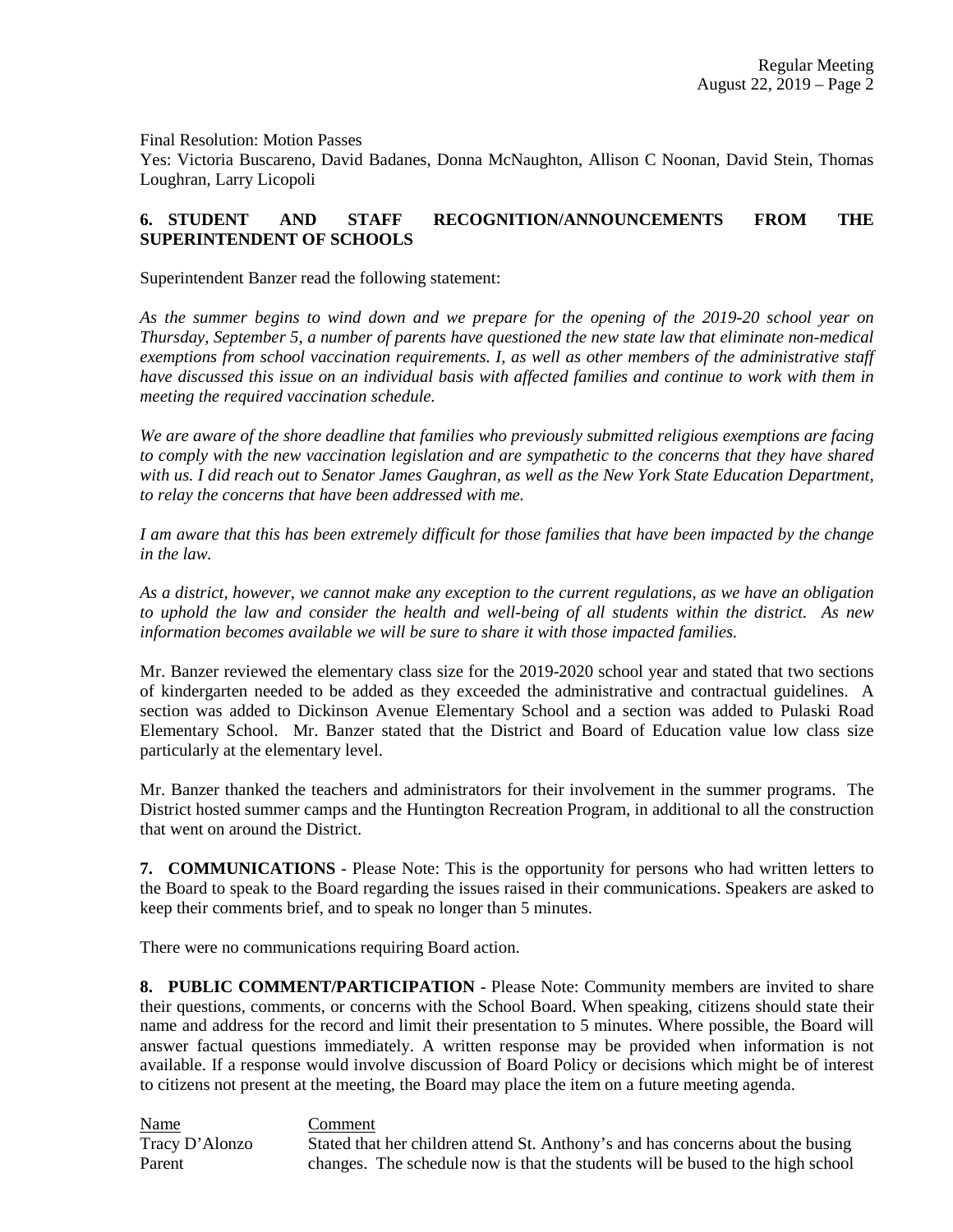|                                               | and then to St. Anthony's and there are 106 students attending St. Anthony's from<br>Northport-East Northport. Ms. D'Alonzo stated that she is unhappy that the one<br>service the St. Anthony students get is being changed at the last minute. |
|-----------------------------------------------|--------------------------------------------------------------------------------------------------------------------------------------------------------------------------------------------------------------------------------------------------|
| <b>Claire Moore</b><br>Parent                 | Voiced her concerns about the roll out of the busing change to St. Anthony's.<br>Adding 106 more students to the high school will create more chaos and cause a<br>safety liability and duress to the St. Anthony's families.                    |
| Michelle Garcia<br><b>Non-District Parent</b> | Asked what the Board is doing to address and support the families affected by the<br>repeal of the religious exemption.                                                                                                                          |
| <b>Christine Moore</b><br>Parent              | Stated her question was answered with the class size presentation.                                                                                                                                                                               |
| <b>Stacie Roth</b><br>Parent                  | Stated her question was answered with the class size presentation.                                                                                                                                                                               |
| Denise Schwartz<br>Parent                     | Stated her concerns with the opening of school and if the District was being<br>proactive for Superintendent's Conference Day and the first couple of days of<br>school regarding traffic at the high school.                                    |
| Wayne Kaitzer<br>Parent                       | Thanked the Board for adding an additional kindergarten section at Pulaski and<br>asked if the bus company could pick up the children on Rocco Drive instead of<br>Elwood Road.                                                                  |
| Vanessa Chaudhry<br>Parent                    | Stated her question was about kindergarten class size at Pulaski and thanked the<br>Board for adding a section.                                                                                                                                  |
| James Connor<br>Student                       | Asked the Board to implement a student liaison position on the Board of<br>Education and add resolution onto the May ballot.                                                                                                                     |
| Sheila de Miranda<br>Parent                   | Asked the for the Board's support in advocating for the families who were<br>affected by the change in the religious exemption.                                                                                                                  |
| Nancie Forest<br>Parent                       | Stated she sent letters to the Board asking for help for the children that will be<br>forbidden to attend school. Asked the Board to write a letter to the judge<br>advocating for the families affected by the religious exemption.             |
| <b>Suzanne Amato</b><br>Parent                | Stated that there is inconsistency in the new ruling regarding religious exemptions<br>and asked for support for the families by writing a letter to the judge.                                                                                  |
| Amy Connor<br>Parent                          | Stated that she would like to advocate for a student liaison on the Board and to put<br>it on the May ballot for the residents to decide.                                                                                                        |
| Shauna Gazzo<br>Parent                        | Stated that there have been concerns about Northport Middle School and asked if<br>her child will be educated in a healthy environment.                                                                                                          |
| Kristen Ng<br>Parent                          | Thanked the Board for adding the 4 <sup>th</sup> kindergarten section to Pulaski.                                                                                                                                                                |
| Christine Kim<br>Parent                       | Thanked the Board for adding an additional section to the kindergarten at Pulaski.                                                                                                                                                               |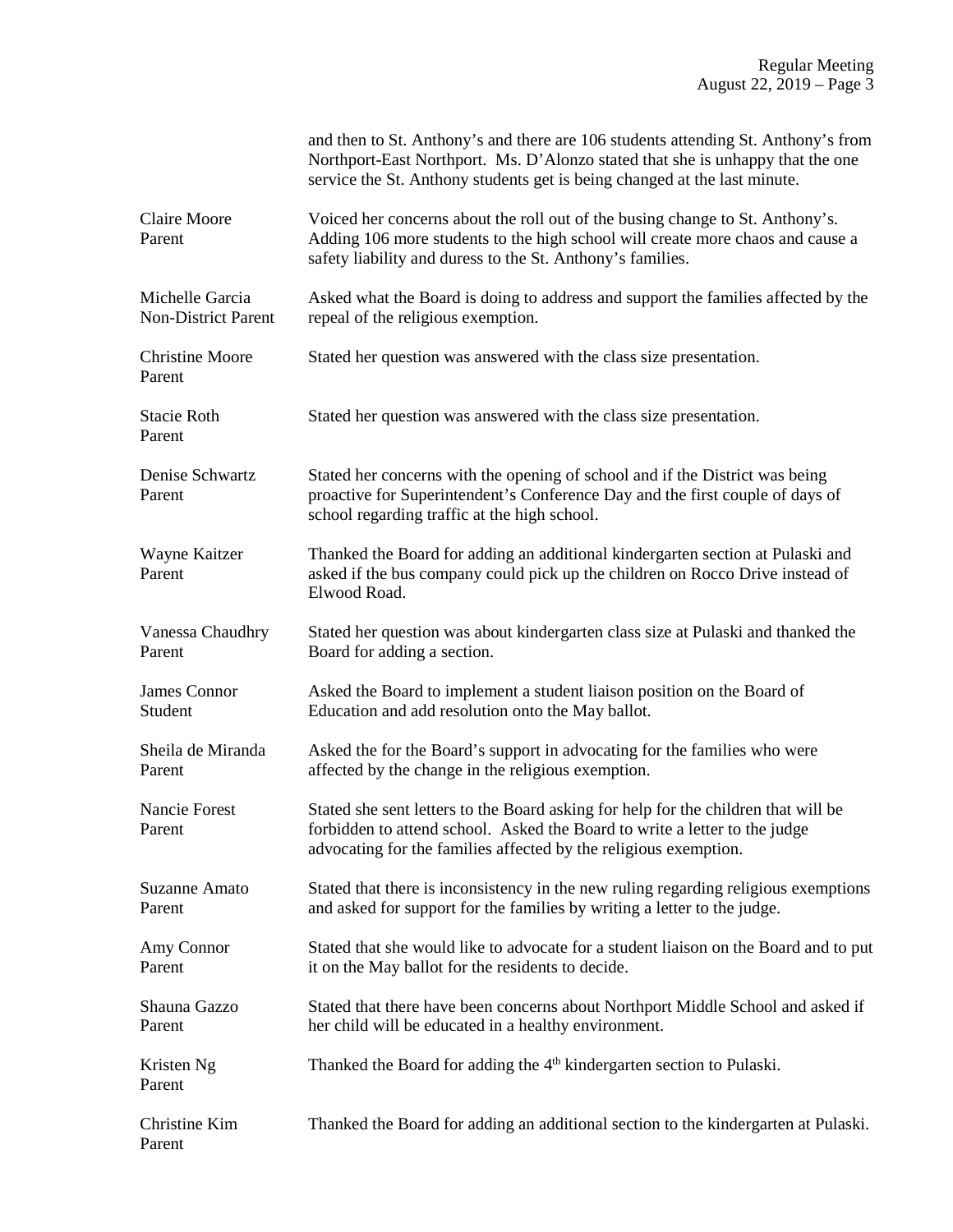Craig Mooers Asked if the Board could create a sub-committee to review the policy on home Parent instruction and help the families affected by the religious exemption ruling.

### **9. SPECIAL REPORTS**

Information: 9.01 District-wide Construction Update

Mr. Brandon Weisberg of Park East Construction gave an update on the districtwide construction. Parking lots and site work was completed at Northport Middle School, Ocean Avenue School, Pulaski Road School and Dickinson Avenue School. New security vestibules were added to Ocean Avenue School and Bellerose Avenue School. Athletic improvements and locker rooms were done at Northport Middle School, East Northport Middle School and Northport High School. The roofing was completed at the Northport High School main gym. Casework replacements were done at Pulaski Road School and Norwood Avenue School. Bathrooms were renovated at East Northport Middle School, Northport Middle School, Bellerose Avenue School, Pulaski Road School and Northport High School. Boilers were replaced at Ocean Avenue School and Pulaski Road School. Science renovations were completed at East Northport Middle School. Construction work continues on the Ocean Avenue Elementary School B Wing.

Mr. Brendan Broderick and Mr. Ed McGuire of J.C. Broderick explained the asbestos abatement at Ocean Avenue Elementary School B Wing. Mr. Broderick explained what asbestos is, what it is used for, what products contain asbestos, the health effects of being exposed to asbestos, exposure studies, worker exposures, children exposure studies, and federal regulations. The only reason why asbestos containing building materials are most associated with school buildings is because school buildings are the only structures in the United States required to implement an Asbestos Management Plan.

Mr. Broderick reviewed the pre-construction sampling process, abatement design, site specific variance, abatement design requirements, project notifications, quality assurance agent, project monitoring, established work areas, interior regulated work area, exterior regulated work area, the procedures, and air monitoring. During the roof abatement air sampling was conducted. Approximately 30 samples were taken each day, 1 ambient sample, 4 decontamination unit samples, 3-6 interior regulate work area samples, 4 interior building critical samples, 5 exterior building critical samples, 6 exterior NFU exhausts samples, 1 upwind sample, 1 downwind sample, 3 blank samples. During the floor abatement air sampling was also conducted. The following samples were taken: 1 ambient sample, 2 decontamination unit samples, 4 critical barrier samples, 6 negative filtration unite exhausts samples. The anticipated completion date was August 21, 2019.

The final clearance inspection and air sampling was performed with a visual inspection by a certified project monitor, pre-sampling agitation, ongoing agitation, sampling using Phase Contrast Microscopy cassettes, sampling using Transmission Electron Microscopy cassettes, and the samples were delivered and analyzed by EMSL (independent ELAP laboratory). After satisfactory air analytical results, satisfactory PCM results, satisfactory TEM results, the tools and equipment were removed, removal of enclosure (barriers), removal of decontamination unit, and removal of waste from the site was performed.

The preparation of the final abatement reports was prepared by JC Broderick & Associates, Inc., and includes JCB licenses and certification, contractor licenses and certification, laboratory licenses and certification, notifications, waste transporter permit and sampling and analytical reports.

Mr. Robert Howard, Assistant Superintendent for Business, reviewed the transportation and school lunch for the students from Ocean Avenue attending Norwood Avenue. Ocean kindergarten and first grade students will be picked up in the morning with all other Ocean Avenue students and transported to Ocean Avenue Elementary School. A shuttle bus to Norwood will be provided for all kindergarten and first grade students (bussers and walkers). The shuttle bus will have a driver and another assigned District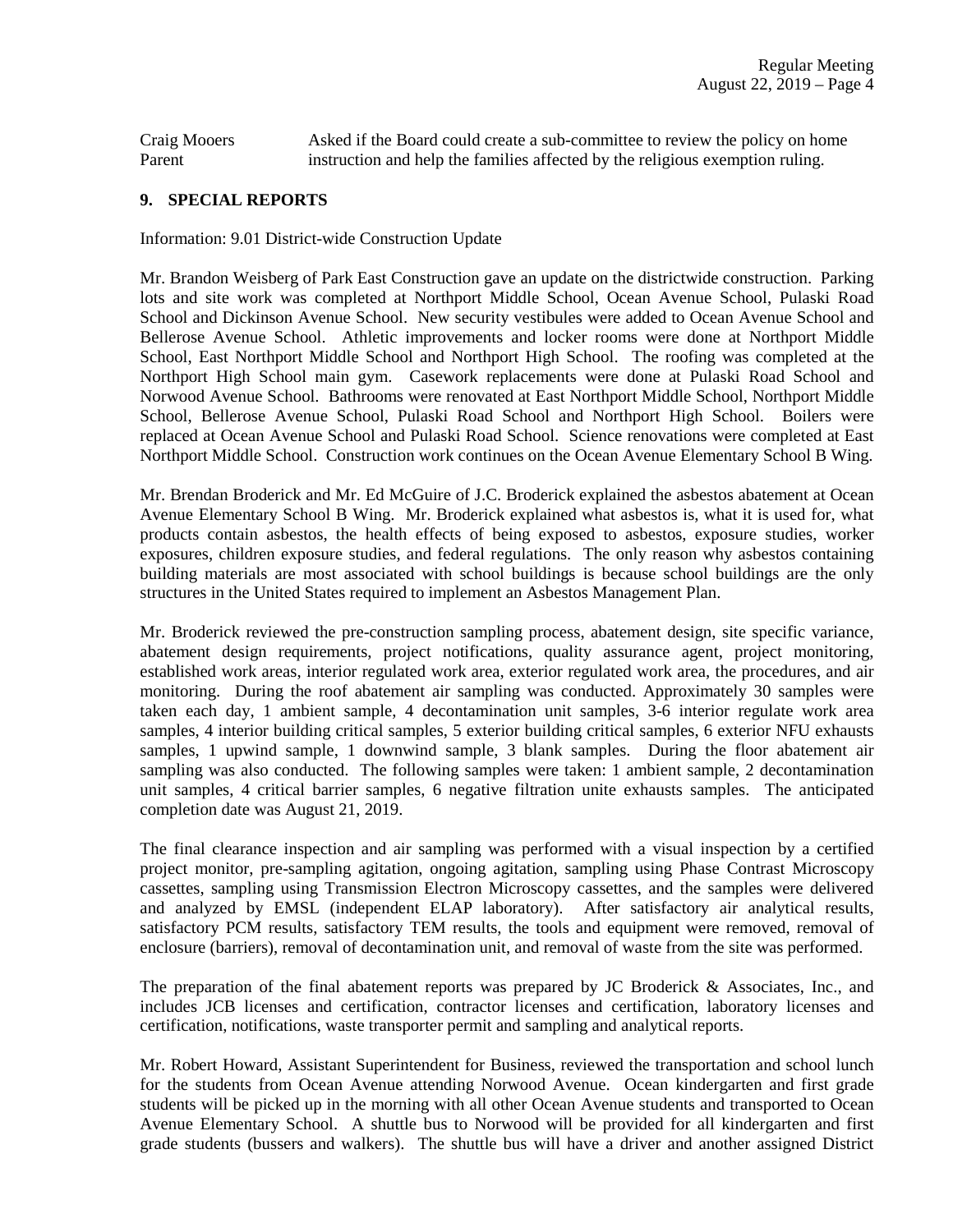Staff member for additional supervision. That additional staff member will remain at Norwood to function as additional supervision.

Afternoon transportation will include additional buses (2 big buses and 1 van). Afternoon drop-offs will range between 3:05 and 3:30 p.m. depending on when the stop is. A shuttle bus from Norwood to Ocean will be provided for the SCOPE program and will depart immediately after Norwood dismissal.

The kitchen at Ocean Avenue is located in the work area and will be off limits. A temporary food service within the cafeteria will be set up. A Suffolk County Department of Health Services Vending permit has been obtained. All food will be prepared in a Board of Health approved kitchen and transported to Ocean. It must travel a distance of less than 10 miles, it must be sealed or wrapped and kept at safe temperatures. The menu will be kept as close as possible to the regular Elementary school lunch menu but some modifications may be made to ensure the tastiest food possible.

Parking at Ocean Avenue will be available in the main lot on Dogwood (43 parking spots), the two easternmost "bump outs" on Dogwood north side of the street (adjacent to the field – room for 20+ cars). Student pickup/drop-off locations will remain unchanged and 1 hour parking restriction will remain in the first "bump out" west of the "no U-Turn sign". Additional security officer will be assigned to assist.

| Name                     | Comment                                                                                                                                                                                                                                     |
|--------------------------|---------------------------------------------------------------------------------------------------------------------------------------------------------------------------------------------------------------------------------------------|
| Cassie D'Accordo         | Asked if an evening Open House can be scheduled for Ocean Avenue Students                                                                                                                                                                   |
| Parent                   | attending Norwood to accommodate working parents.                                                                                                                                                                                           |
| Sara Abbass<br>Parent    | Asked if the construction workers will undergo background checks, if the vents<br>will be sealed to block dust, how the All Purpose Room will be sealed from the<br>cafeteria, and how the noise and visual distractions will be minimized. |
| Angela Nis-MacNeill      | Asked how often air quality testing would be done throughout the duration of the                                                                                                                                                            |
| Parent                   | construction work.                                                                                                                                                                                                                          |
| John Pluchino            | Asked the Board to provide more updates to the community regarding the                                                                                                                                                                      |
| Parent                   | construction schedule at Ocean Avenue.                                                                                                                                                                                                      |
| Gillian Tucker           | Asked about the impact to parking at Ocean due to the construction and plans to                                                                                                                                                             |
| Parent                   | alleviate congestion in front of the school during drop-off and pick-up.                                                                                                                                                                    |
| Jeanine Herman<br>Parent | Asked how often during each phase of construction work are air samples collected<br>and when results are received, if they are collected throughout the building and<br>how often.                                                          |
| Denise Schwartz          | Stated that the construction workers should be screened, building checks<br>performed and distractions removed from the students.                                                                                                           |
|                          | $\Gamma$ lingkath Alayandan - Aglyd ydeng tha ant and mysig instruction will be no cycled and if the COODE                                                                                                                                  |

| Elizabeth Alexander | Asked where the art and music instruction will be provided and if the SCOPE |
|---------------------|-----------------------------------------------------------------------------|
| Parent              | program will remain in the All Purpose Room.                                |

#### **10. SUPERINTENDENT'S REPORT, GENERAL - FOR BOARD ACTION**

Action: 10.01 Personnel Actions Report Recommendation to approve the attached Personnel Actions Report including the addendums

Motion by Thomas Loughran, second by David Stein. Final Resolution: Motion Passes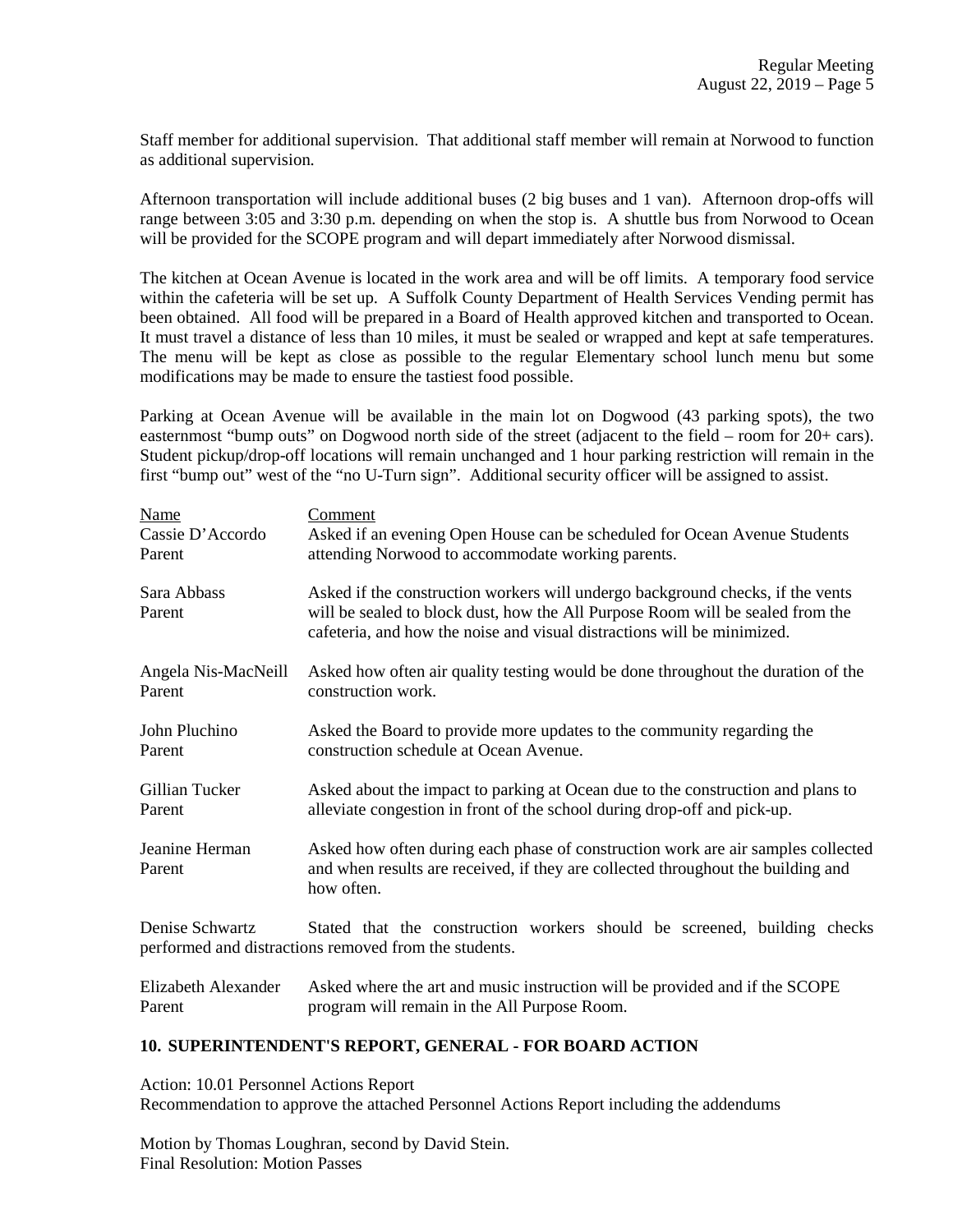Yes: Victoria Buscareno, David Badanes, Donna McNaughton, Allison C Noonan, David Stein, Thomas Loughran, Larry Licopoli

Action: 10.02 Schedule J - Committee on Special Education Recommendation to approve Schedule J - Committee on Special Education

Motion by Thomas Loughran, second by David Stein. Final Resolution: Motion Passes Yes: David Badanes, Donna McNaughton, Allison C Noonan, David Stein, Thomas Loughran, Larry Licopoli Not Present at Vote: Victoria Buscareno

Action: 10.03 Impartial Hearing Officer Recommendation to approve the following resolution:

"BE IT RESOLVED, that in accordance with Board Policy and State Regulation, the Board of Education approve the appointment of Mr. Robert Briglio, 115 Jackson Avenue, Huntington, NY 11743 to serve as Impartial Hearing Officer for the purpose of conducting an impartial hearing in accord with Policy 4321, Program for Students with Disabilities under IDEA and Article 89"

Motion by Thomas Loughran, second by David Stein. Final Resolution: Motion Passes Yes: David Badanes, Donna McNaughton, Allison C Noonan, David Stein, Thomas Loughran, Larry Licopoli

Not Present at Vote: Victoria Buscareno

Action: 10.04 APPR Resolution

Recommendation to approve the following resolution:

"WHEREAS, the Northport-East Northport Union Free School District submitted its Annual Professional Performance Review ("APPR") Plan to the Commissioner of Education for review for the 2019-2020 school year, in accordance with Education Law Section 3012-d and 8 N.Y.C.R.R. 30-3;

NOW, THEREFORE, BE IT RESOLVED, that the Board of Education hereby ratifies the submission of the District's APPR Plan and the execution of said plan by the Superintendent and Board of Education President; and

BE IT FURTHER RESOLVED, that the Board of Education hereby adopts the submitted APPR Plan as the District's Section 3012-d APPR plan for classroom teachers and principals, commencing with the 2019-2020 school year"

Motion by Thomas Loughran, second by David Stein. Final Resolution: Motion Passes Yes: David Badanes, Donna McNaughton, Allison C Noonan, David Stein, Thomas Loughran, Larry Licopoli Not Present at Vote: Victoria Buscareno

# **11. SUPERINTENDENT'S REPORT, FINANCIAL - FOR BOARD ACTION**

Action: 11.01 BIDS Recommendation to take specified action on the following BIDS: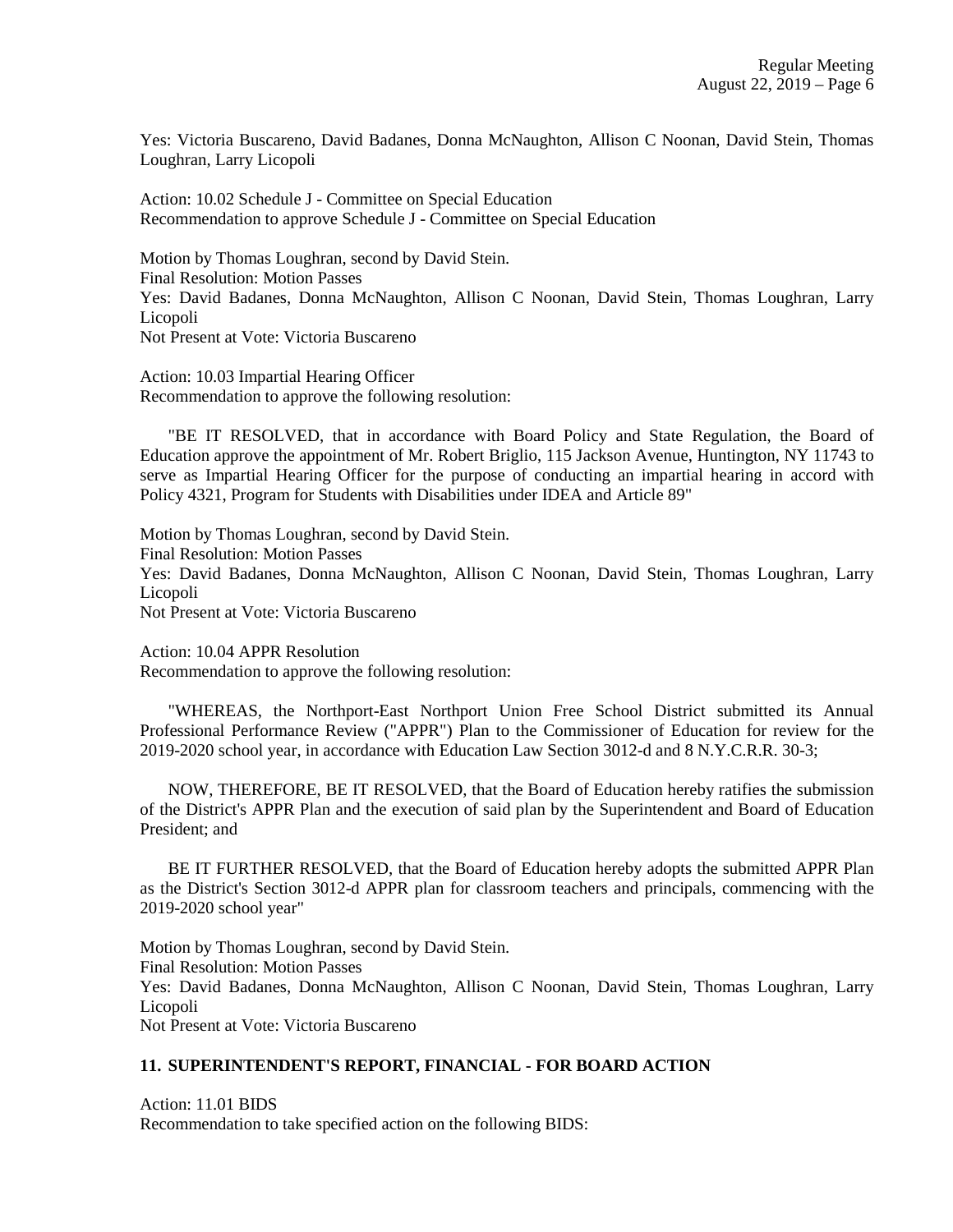TRANSPORTATION

11.01.1 AWARD: Bid #20-100T - Transportation for District Students with Disabilities and District Students Attending Out-of-District Schools

LONG ISLAND FOOD SERVICE DIRECTOR'S ASSOCIATION COOPERATIVE:

- 11.01.2 AWARD: Dairy
- 11.01.3 AWARD: Frozen Foods
- 11.01.4 AWARD: Grocery
- 11.01.5 AWARD: Meat
- 11.01.6 AWARD: Ice Cream
- 11.01.7 AWARD: Drinks
- 11.01.8 AWARD: Paper Good-Disposables
- 11.01.9 AWARD: Compliant Snacks
- 11.01.10 AWARD: Bread
- 11.01.11 AWARD: Bagels
- 11.01.12 AWARD: Small Wares
- 11.01.13 AWARD: Large Equipment

Motion by Allison C Noonan, second by Thomas Loughran.

Final Resolution: Motion Passes

Yes: David Badanes, Donna McNaughton, Allison C Noonan, David Stein, Thomas Loughran, Larry Licopoli

Not Present at Vote: Victoria Buscareno

Action: 11.02 Stop & Shop A+ School Rewards Program - Bellerose Avenue Elementary School Recommendation to approve the following resolution:

"RESOLVED, that the Board of Education accept the donation of \$806.08 from Retail Business Services (Stop & Shop A+ Rewards) toward the purchase of classroom supplies for Bellerose Avenue Elementary School and increase the 2019-2020 budget code A2110.5030.17.0200 by \$806.08 for this purpose.

RESOLVED, that the Board of Education hereby approves an increase in the revenue code A2705 of the 2019-2020 budget by \$806.08 with the understanding that this increase in revenue is the result of the Bellerose Avenue Elementary School participation in the Stop & Shop A+ School Rewards Program."

Motion by Allison C Noonan, second by Thomas Loughran.

Final Resolution: Motion Passes

Yes: David Badanes, Donna McNaughton, Allison C Noonan, David Stein, Thomas Loughran, Larry Licopoli

Not Present at Vote: Victoria Buscareno

Action: 11.03 SCOPE Before and After School Care Recommendation to approve the following resolution:

"RESOLVED, that the Board of Education authorizes the Northport-East Northport Union Free School District to enter into a Contract with SCOPE Education Services to provide Before and After School Care to the students of the district for the 2019-2020 School Year subject to the preparation of a written agreement by counsel."

Motion by Allison C Noonan, second by Thomas Loughran. Final Resolution: Motion Passes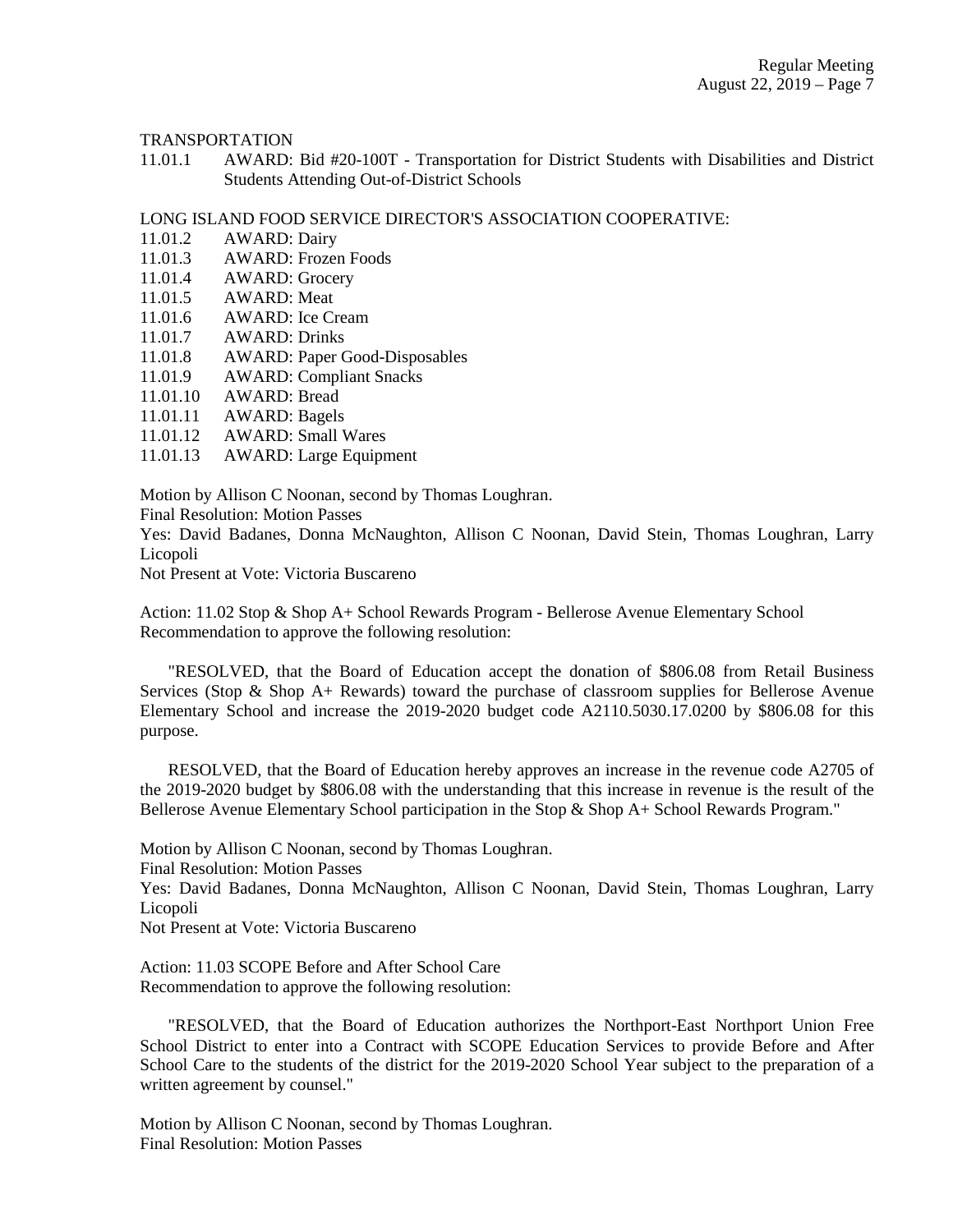Yes: David Badanes, Donna McNaughton, Allison C Noonan, David Stein, Thomas Loughran, Larry Licopoli

Not Present at Vote: Victoria Buscareno

Action: 11.04 Change Order

Recommendation to approve the following Change Order:

11.04.1 Change Order No. 1, SED No.: 58-04-04-03-0-008-026 - Northport Middle School, SED No.: 58- 04-04-03-0-010-032 Northport High School, Bond Issue - Phase 2, deduction in the amount of \$62,153.00

Motion by Allison C Noonan, second by Thomas Loughran. Final Resolution: Motion Passes Yes: David Badanes, Donna McNaughton, Allison C Noonan, David Stein, Thomas Loughran, Larry Licopoli Not Present at Vote: Victoria Buscareno

Action: 11.05 WITHDRAWN

Action: 11.06 Eric Meyerowitz

Recommendation to approve a Supplementary Education Services Agreement between the Northport-East Northport Union Free School District and Eric Meyerowitz for Professional Development activities/guest speaker for Superintendent's Conference Day, in the amount of \$1,500.00 (T&L)

Motion by Allison C Noonan, second by Thomas Loughran. Final Resolution: Motion Passes

Yes: David Badanes, Donna McNaughton, Allison C Noonan, David Stein, Thomas Loughran, Larry Licopoli

Not Present at Vote: Victoria Buscareno

Action: 11.07 Atlas by Faria Education Group

Recommendation to approve a Supplementary Education Services Agreement between the Northport-East Northport Union Free School District and Atlas by Faria Education Group for Atlas Professional Development online and onsite, in the amount of \$3,950.00 (T&L)

Motion by Allison C Noonan, second by Thomas Loughran. Final Resolution: Motion Passes Yes: David Badanes, Donna McNaughton, Allison C Noonan, David Stein, Thomas Loughran, Larry Licopoli Not Present at Vote: Victoria Buscareno

Action: 11.08 Orlin & Cohen Specialists Group

Recommendation to approve a Supplementary Education Services Agreement between the Northport-East Northport Union Free School District and Orlin & Cohen Medical Specialists Group for Medical Coverage provided for home football games at high school and middle schools for the 2019-2020 school year, in an amount not to exceed \$6,300.00 (PE)

Motion by Allison C Noonan, second by Thomas Loughran.

Final Resolution: Motion Passes

Yes: David Badanes, Donna McNaughton, Allison C Noonan, David Stein, Thomas Loughran, Larry Licopoli

Not Present at Vote: Victoria Buscareno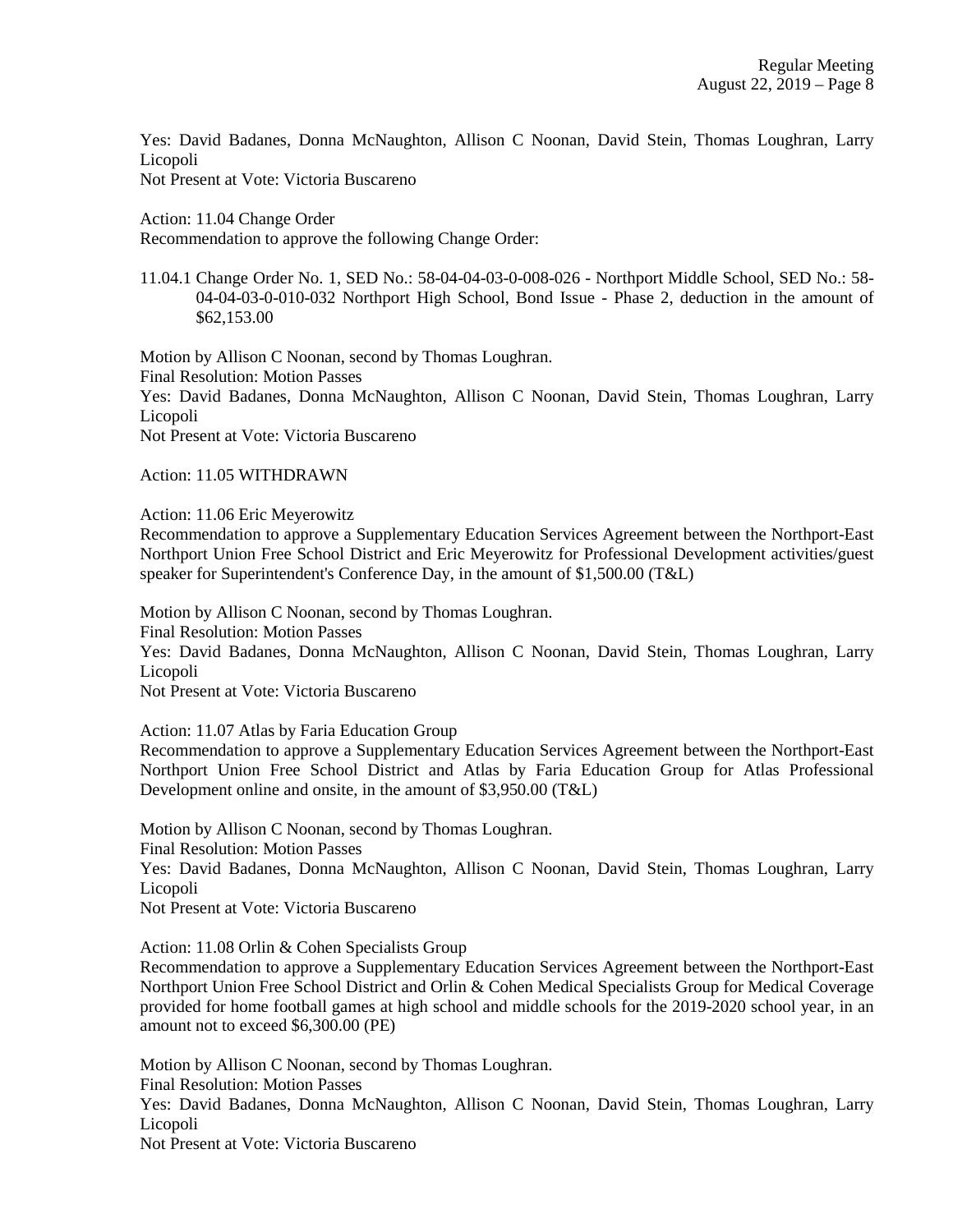Action: 11.09 Todd Strasser

Recommendation to approve a Supplementary Education Services Agreement between the Northport-East Northport Union Free School District and Todd Strasser for an Author Presentation, in the amount of \$1,400.00 (NMS, ENMS)

Motion by Allison C Noonan, second by Thomas Loughran. Final Resolution: Motion Passes Yes: David Badanes, Donna McNaughton, Allison C Noonan, David Stein, Thomas Loughran, Larry Licopoli Not Present at Vote: Victoria Buscareno

Action: 11.10 Global Compliance Network, Inc.

Recommendation to approve a Supplementary Education Services Agreement between the Northport-East Northport Union Free School District and Global Compliance Network, Inc. for Internet Based Compliance Training, in the amount of \$1,400.00 (HR)

Motion by Allison C Noonan, second by Thomas Loughran. Final Resolution: Motion Passes Yes: David Badanes, Donna McNaughton, Allison C Noonan, David Stein, Thomas Loughran, Larry Licopoli

Not Present at Vote: Victoria Buscareno

Action: 11.11 Dorothy Ahl

Recommendation to approve a Supplementary Education Services Agreement between the Northport-East Northport Union Free School District and Dorothy Ahl for a Crisis Intervention and Recovery Workshop, in the amount of \$3,000.00 (SS, Tech & Assessment)

Motion by Thomas Loughran, second by Allison C Noonan. Final Resolution: Motion Passes Yes: David Badanes, Donna McNaughton, Allison C Noonan, David Stein, Thomas Loughran, Larry Licopoli Not Present at Vote: Victoria Buscareno

Action: 11.12 Leonardo's of Great Neck

Recommendation to approve a Rider to Agreement between the Board of Education of the Northport-East Northport Union Free School District and S&M Caterers, Inc. d/b/a Leonardo's of Great Neck

Motion by Allison C Noonan, second by Thomas Loughran. Final Resolution: Motion Passes Yes: David Badanes, Donna McNaughton, Allison C Noonan, David Stein, Thomas Loughran, Larry Licopoli

Not Present at Vote: Victoria Buscareno

Action: 11.13 Commack Union Free School District Recommendation to approve a 2019-2020 Special Education Services Contract between the Northport-East Northport Union Free School District and the Commack Union Free School District (Spec. Ed.)

Motion by Allison C Noonan, second by Thomas Loughran.

Final Resolution: Motion Passes

Yes: David Badanes, Donna McNaughton, Allison C Noonan, David Stein, Thomas Loughran, Larry Licopoli

Not Present at Vote: Victoria Buscareno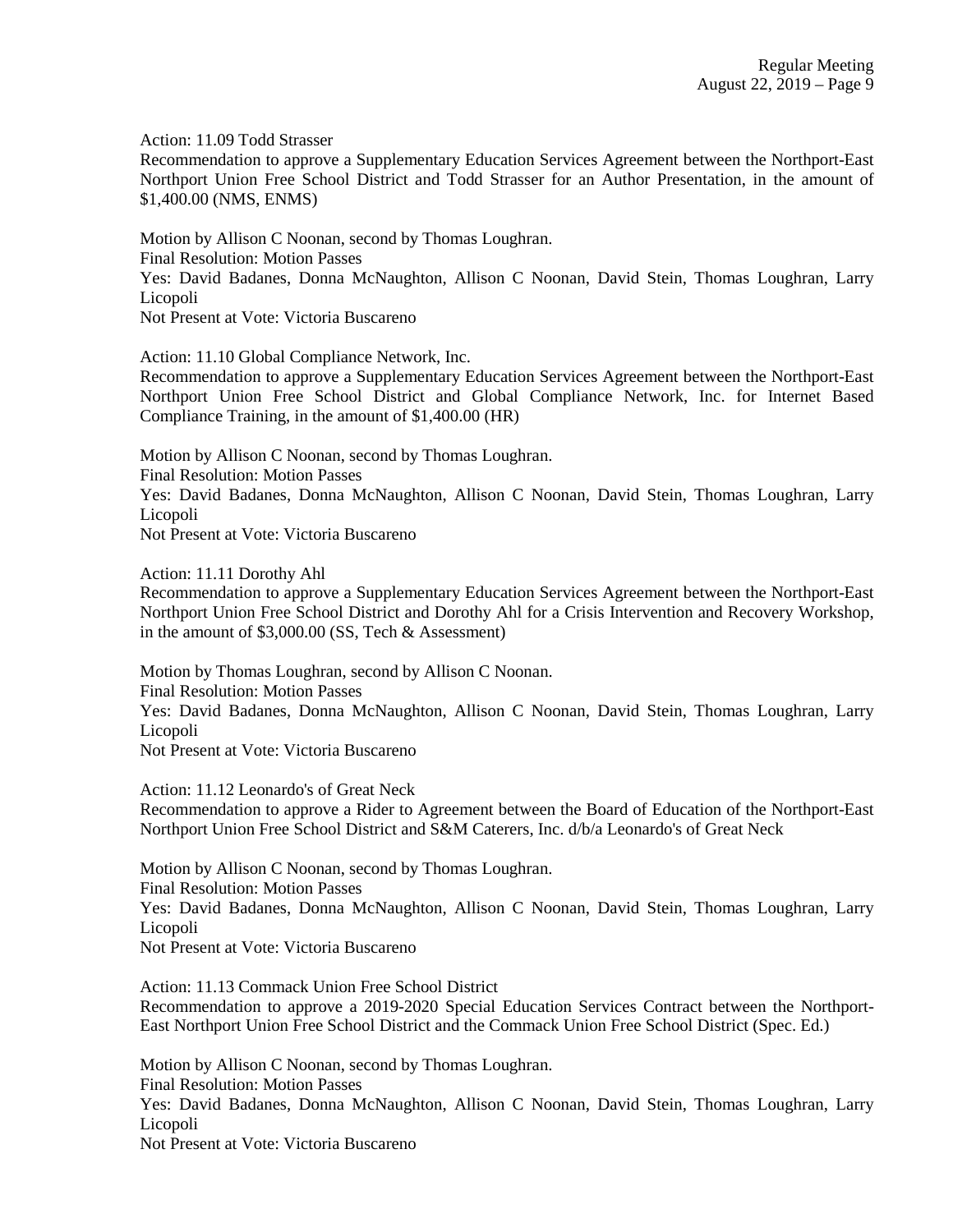Action: 11.14 Elwood Union Free School District

Recommendation to approve a 2019-2020 Agreement between the Northport-East Northport Union Free School District and the Elwood Union Free School District (Spec. Ed.)

Motion by Allison C Noonan, second by Thomas Loughran. Final Resolution: Motion Passes Yes: David Badanes, Donna McNaughton, Allison C Noonan, David Stein, Thomas Loughran, Larry Licopoli Not Present at Vote: Victoria Buscareno

Action: 11.15 Foster Physical Therapy

Recommendation to approve a 2019-2020 Agreement between the Northport-East Northport Union Free School District and Foster Physical Therapy (Spec. Ed.)

Motion by Allison C Noonan, second by Thomas Loughran. Final Resolution: Motion Passes Yes: David Badanes, Donna McNaughton, Allison C Noonan, David Stein, Thomas Loughran, Larry Licopoli Not Present at Vote: Victoria Buscareno

Action: 11.16 Claims Auditor's Reports and Schedule of Claims Recommendation to approve the Claims Auditor's Reports for Warrants and Schedule of Claims for payments dated:

June 14, 2019 (Payroll Trust & Agency Warrant), June 14, 2019 (Accounts Payable Warrant), June 26, 2019 (Payroll Trust & Agency Warrant), June 28, 2019 (Payroll Trust & Agency Warrant), June 28, 2019 (Accounts Payable Warrant), June 2019 (Claims Audit Report)

Motion by Allison C Noonan, second by Thomas Loughran. Final Resolution: Motion Passes Yes: David Badanes, Donna McNaughton, Allison C Noonan, David Stein, Thomas Loughran, Larry Licopoli Not Present at Vote: Victoria Buscareno

Action: 11.17 Claims Auditor's Report - Payroll Audit Recommendation to approve the Claims Auditor's Report for the Payroll Distribution/Audit dated June 14, 2019 (Fifth Avenue Elementary School)

Motion by Allison C Noonan, second by Thomas Loughran. Final Resolution: Motion Passes Yes: David Badanes, Donna McNaughton, Allison C Noonan, David Stein, Thomas Loughran, Larry Licopoli Not Present at Vote: Victoria Buscareno

Action: 11.18 Treasurer's Report and Monthly Summary of Receipts and Disbursements Recommendation to approve Treasurer's Report and Monthly Summary of Receipts and Disbursements:

11.18.1 Treasurer's Report for the period June 1, 2019 through June 30, 2019 11.18.2 Monthly Summary of Receipts and Disbursements as of June 2019

Motion by Allison C Noonan, second by Thomas Loughran. Final Resolution: Motion Passes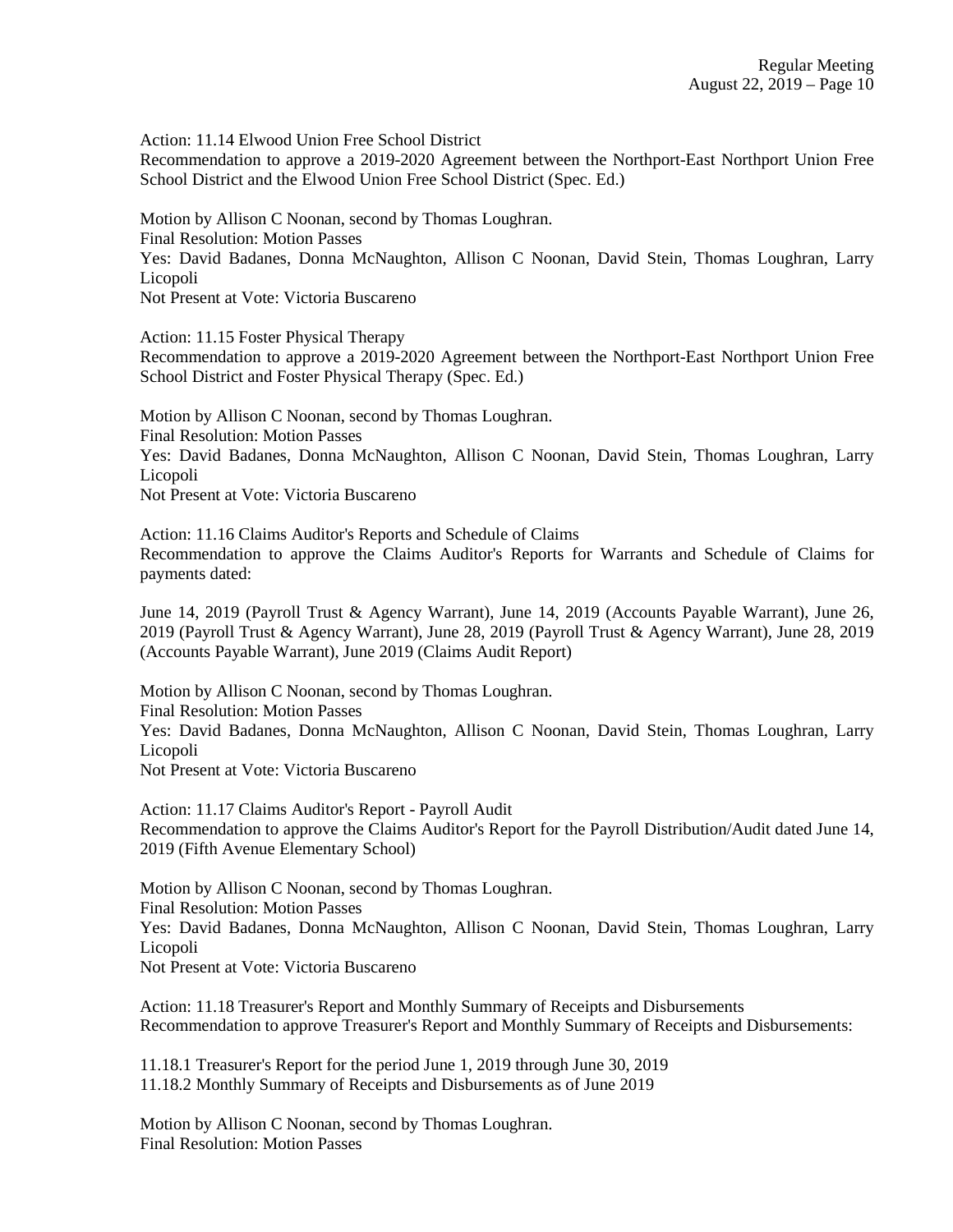Yes: David Badanes, Donna McNaughton, Allison C Noonan, David Stein, Thomas Loughran, Larry Licopoli Not Present at Vote: Victoria Buscareno

Action: 11.19 Schedule of Investments Recommendation to approve the Schedule of Investments as of June 30, 2019

Motion by Allison C Noonan, second by Thomas Loughran. Final Resolution: Motion Passes Yes: Victoria Buscareno, David Badanes, Donna McNaughton, Allison C Noonan, David Stein, Thomas Loughran, Larry Licopoli

Action: 11.20 Collateral Schedule Recommendation to approve the Collateral Schedule as of June 30, 2019

Motion by Allison C Noonan, second by Thomas Loughran. Final Resolution: Motion Passes Yes: David Badanes, Donna McNaughton, Allison C Noonan, David Stein, Thomas Loughran, Larry Licopoli Not Present at Vote: Victoria Buscareno

Action: 11.21 Bank Reconciliation Recommendation to approve the Bank Reconciliation Report for the Month Ended June 30, 2019

Motion by Allison C Noonan, second by Thomas Loughran. Final Resolution: Motion Passes Yes: David Badanes, Donna McNaughton, Allison C Noonan, David Stein, Thomas Loughran, Larry Licopoli Not Present at Vote: Victoria Buscareno

Action: 11.22 General Fund Projected Cash Flow Statement Recommendation to approve the General Fund Projected Cash Flow Statement for the year ending 2018- 2019, Actual Data July 1, 2018 - June 30, 2019

Motion by Allison C Noonan, second by Thomas Loughran. Final Resolution: Motion Passes Yes: David Badanes, Donna McNaughton, Allison C Noonan, David Stein, Thomas Loughran, Larry Licopoli Not Present at Vote: Victoria Buscareno

Action: 11.23 Transfer of General Fund Appropriations Recommendation to approve Transfer of General Fund Appropriations in the fiscal year 2018-2019 (\$865,933.84)

Motion by Allison C Noonan, second by Thomas Loughran. Final Resolution: Motion Passes Yes: David Badanes, Donna McNaughton, Allison C Noonan, David Stein, Thomas Loughran, Larry Licopoli Not Present at Vote: Victoria Buscareno

Action: 11.24 Transfer of General Fund Appropriations Recommendation to approve Transfer of General Fund Appropriations in the 2019-2020 fiscal year (\$109,041.00)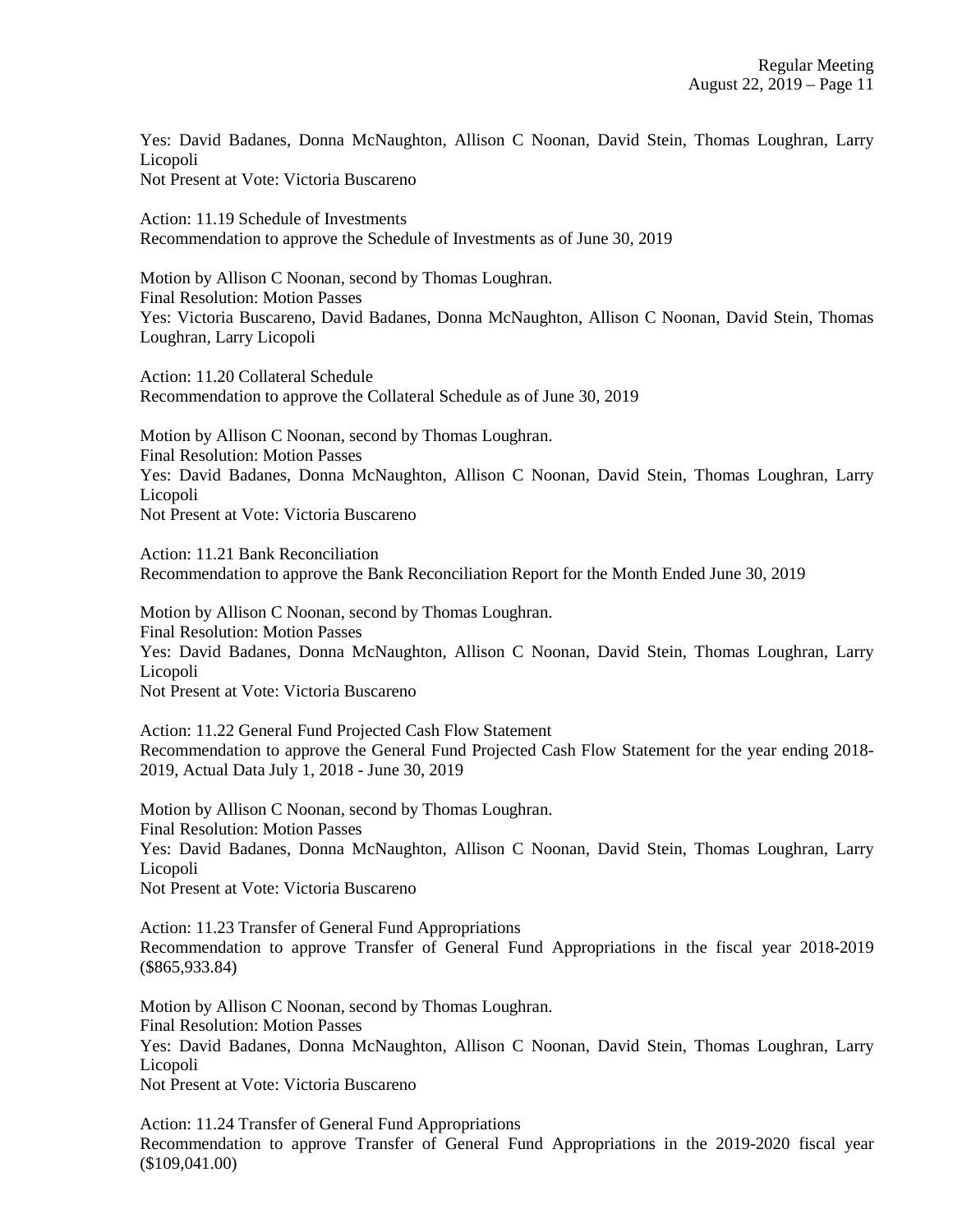Motion by Allison C Noonan, second by Thomas Loughran. Final Resolution: Motion Passes Yes: David Badanes, Donna McNaughton, Allison C Noonan, David Stein, Thomas Loughran, Larry Licopoli Not Present at Vote: Victoria Buscareno

Action: 11.25 Transfer of School Lunch Fund Appropriations Recommendation to approve Transfer of School Lunch Fund Appropriations in the fiscal year 2018-2019 (\$67,817.28)

Motion by Allison C Noonan, second by Thomas Loughran. Final Resolution: Motion Passes Yes: David Badanes, Donna McNaughton, Allison C Noonan, David Stein, Thomas Loughran, Larry Licopoli Not Present at Vote: Victoria Buscareno

Action: 11.26 Transfer of Capital Fund Appropriations Recommendation to approve Transfer of Capital Fund Appropriations in the 2018-2019 fiscal year (\$28,003.00)

Motion by Allison C Noonan, second by Thomas Loughran. Final Resolution: Motion Passes Yes: David Badanes, Donna McNaughton, Allison C Noonan, David Stein, Thomas Loughran, Larry Licopoli Not Present at Vote: Victoria Buscareno

Action: 11.27 True Security Design, LLC Recommendation to approve a Supplementary Education Services Agreement between the Northport-East Northport Union Free School District and True Security Design, LLC for "Crisis in the Classroom" seminar for staff, in the amount of \$1,750.00 (HR)

Motion by Allison C Noonan, second by Thomas Loughran. Final Resolution: Motion Passes Yes: David Badanes, Donna McNaughton, Allison C Noonan, David Stein, Thomas Loughran, Larry Licopoli Not Present at Vote: Victoria Buscareno

# **12. SUPERINTENDENT'S REPORT - FOR INFORMATION ONLY**

# **13. UNFINISHED BUSINESS**

# **14. NEW BUSINESS**

Action: 14.01 NYSSBA Board Officers Academy Recommendation to approve the Board President's and Vice President's attendance at the NYSSBA Board Officers Academy on September 13, 2019 (Registration \$300 ea.)

Motion by Allison C Noonan, second by Larry Licopoli. Final Resolution: Motion Passes Yes: David Badanes, Donna McNaughton, Allison C Noonan, David Stein, Thomas Loughran, Larry Licopoli Not Present at Vote: Victoria Buscareno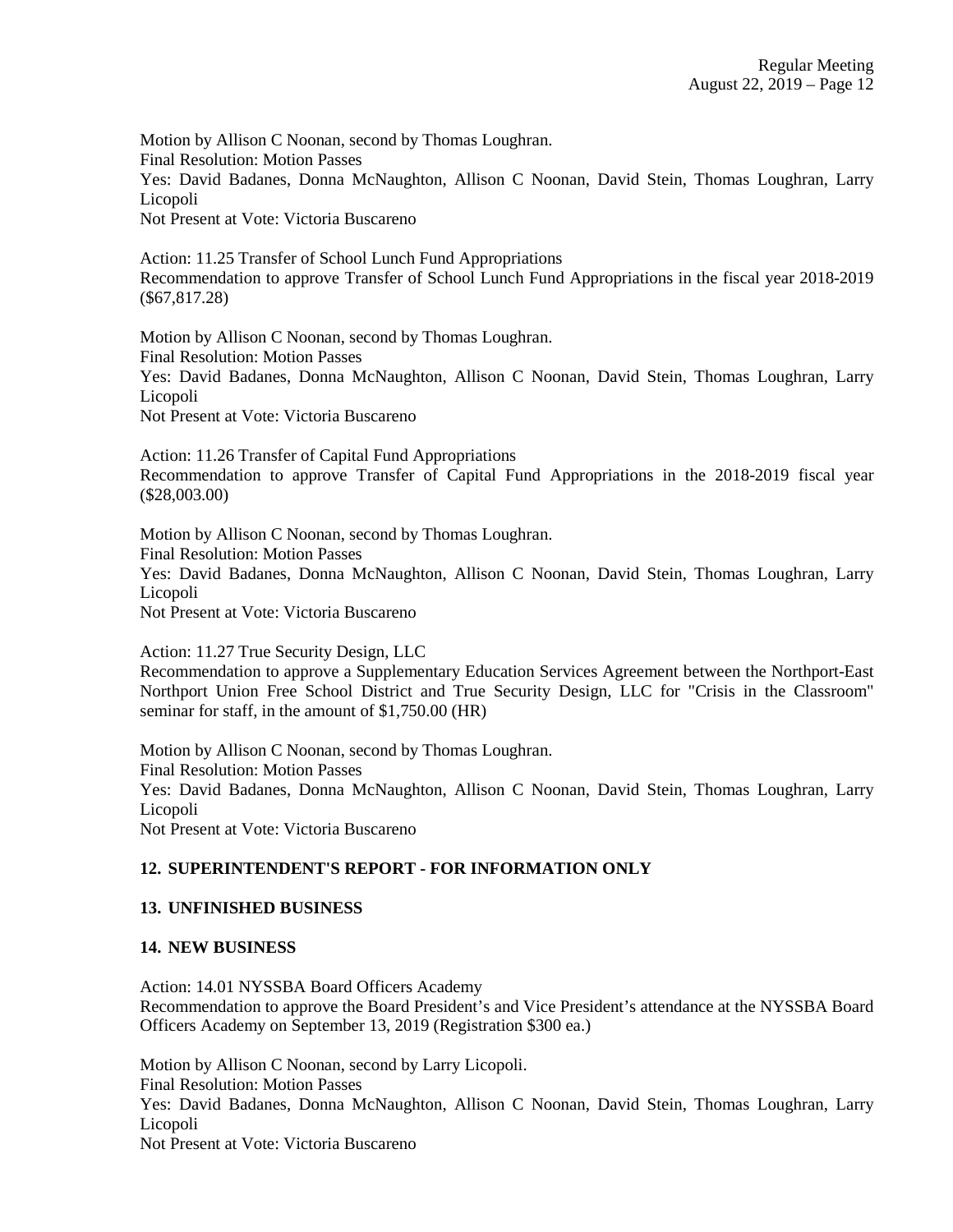Action, Discussion: 14.02 Policy Committee Recommendation to table discussion of reinstating the Policy Committee

Motion by Allison C Noonan, second by Thomas Loughran. Final Resolution: Motion Passes Yes: David Badanes, Donna McNaughton, Allison C Noonan, David Stein, Thomas Loughran, Larry Licopoli Not Present at Vote: Victoria Buscareno

Discussion: 14.03 NYSSBA 100th Annual Convention and Education Expo Action 14.03 NYSSBA 100<sup>th</sup> Annual Convention and Education Expo Recommendation to approve the following Trustees to attend the NYSSBA 100<sup>th</sup> Annual Convention and Education Expo in Rochester, NY on October 24-26, 2019, including attendance at the Pre-Convention School Law Seminar and attendance at the Pre-Convention Communications Workshop, registration fees, hotel accommodations and travel expenditures

Motion by Allison C Noonan, second by Thomas Loughran. Final Resolution: Motion Passes Yes: David Badanes, Donna McNaughton, Allison C Noonan, David Stein, Thomas Loughran, Larry Licopoli Not Present at Vote: Victoria Buscareno

Discussion: 14.04 Future Agenda Items

Discussion of adding the following item to a future agenda for Board discussion:

• Adding a Student Liaison to the Board of Education (voter approval required)

The Board agreed to add this to the September 5<sup>th</sup> Agenda for discussion.

**15. ADJOURNMENT** - Board policy requires adjournment by 10:30 pm, unless meeting is extended by vote.

Information: 15.01 Upcoming Meetings

President Badanes reviewed the following Upcoming Meetings:

REGULAR MEETING Thursday, September 5, 2019 7:00 p.m. William J. Brosnan School

REGULAR MEETING Thursday, September 19, 2019 7:00 p.m. William J. Brosnan School

Action: 15.02 Adjournment Recommendation to adjourn the meeting and convene into Executive Session to discuss matters pertaining to a particular student.

Motion by David Stein, second by Thomas Loughran. Final Resolution: Motion Passes